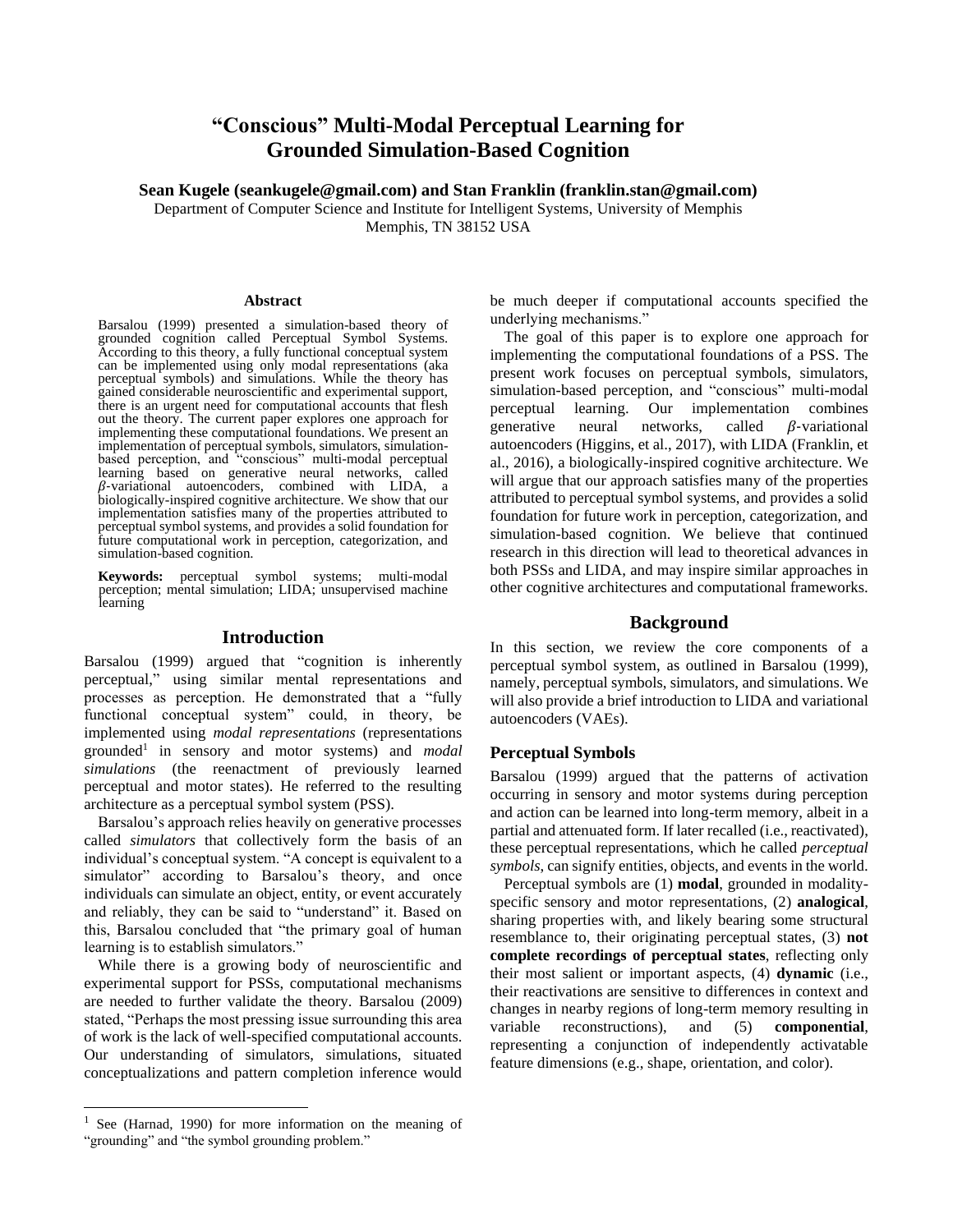

Figure 1: Depiction of a variational autoencoder (VAE).

### **Simulators and Simulations**

Perceptual symbols become integrated into *simulators*, which construct *simulations* of their associated concepts. Simulators encompass "the knowledge and accompanying processes that allow an individual to represent some kind of entity or event adequately" (Barsalou, 1999). An individual can be said to "understand" a concept once a simulator is learned that can adequately simulate that concept. Simulations are typically preconscious<sup>2</sup> representations that are referred to as *mental images* if/when they become conscious.

#### **LIDA**

Learning Intelligent Decision<sup>3</sup> Agent (LIDA) (see Franklin et al., 2016) is a biologically-inspired cognitive architecture that provides a comprehensive theory and model of minds (both biological and artificial). LIDA also implements, and fleshes out, many psychological theories, including the Global Workspace Theory (GWT) of consciousness (Baars, 1988), making it ideal for the modeling of "preconscious simulations" and "conscious mental imagery."

Cognition occurs in LIDA over a series of *cognitive cycles*, where "cognition" in this context refers loosely to the sum total of an agent's mental activities, including, but not limited to, perception, long-term memory recall, situational understanding, attention, and action selection and execution. Each cognitive cycle can be conceptually divided into three phases: understanding, attention, and "action and learning."

During the *understanding phase*, modality-specific sensory stimuli (from the environment via an agent's sensors) are encoded into the activation of low-level features in Sensory Memory (SM). These, in turn, activate object, entity, and event representations in Perceptual Associative Memory (PAM). Sufficiently activated representations in PAM are instantiated as "percepts" in the preconscious workspace (p-Workspace). Content in the p-Workspace can also "cue" long-term memory (that is, activate long-term memory representations via associative links) causing their instantiation and integration into the p-Workspace. Specialized processors called structure building codelets (SBCs) monitor the content in the p-Workspace, and may construct complex representations that facilitate an agent's current situational understanding.

During the *attention phase*, other specialized processors called attention codelets (ACs) advocate for the salience of preconscious content in the p-Workspace. Based on their individual concerns (for example, situational or goal relevance, novelty, surprise, etc.), ACs identify preconscious content of interest to them, and collaborate with other "likeminded" ACs (i.e., those that are also interested in the same, or related, content) to form coalitions. Coalitions compete in the Global Workspace (GW), and the winning coalition's content is included in the global "conscious" broadcast. The content contained in the global broadcast is received by all LIDA modules, initiating the "action and learning" phase.

During the *action and learning phase*, module-specific learning mechanisms can create, or update, representations stored in each module. All "significant learning" in LIDA is mediated by the global broadcast, proceeding only from "conscious" content. This position is a direct consequence of LIDA's commitment to the Conscious Learning Hypothesis from GWT. (For brevity, we omit a summary of the actionrelated portions of the "action and learning phase," as it is not needed to understand the partial implementation of LIDA presented in this paper.)

### **Variational Autoencoders (VAEs)**

Variational autoencoders (VAEs) (Kingma & Welling, 2014) are connectionist (neural network) architectures composed of a *recognition network* and a *generative network* (see Figure 1). Data are fed into the recognition network, which learns to generate probability distributions (e.g., Gaussians) that (hopefully) characterize the most important features of those data. *Latent vectors* are then sampled from these probability distributions and fed into the generative network, which learns to construct likenesses of the original inputs from the latent vectors.

VAEs learn by unsupervised learning, that is, from unlabeled data such as images, sounds, or other forms of uncategorized sensory stimuli. They achieve this (in part) by attempting to minimize discrepancies between the recognition network's inputs and the generative network's attempted reconstructions of those inputs (i.e., its

 $2$  We follow the Franklin et al. (2016) convention of using the term "preconscious" (instead of unconscious) to denote non-conscious representations that have the *potential* to become conscious.

 $3$  For historical reasons, this word was previously "distribution." It was later changed.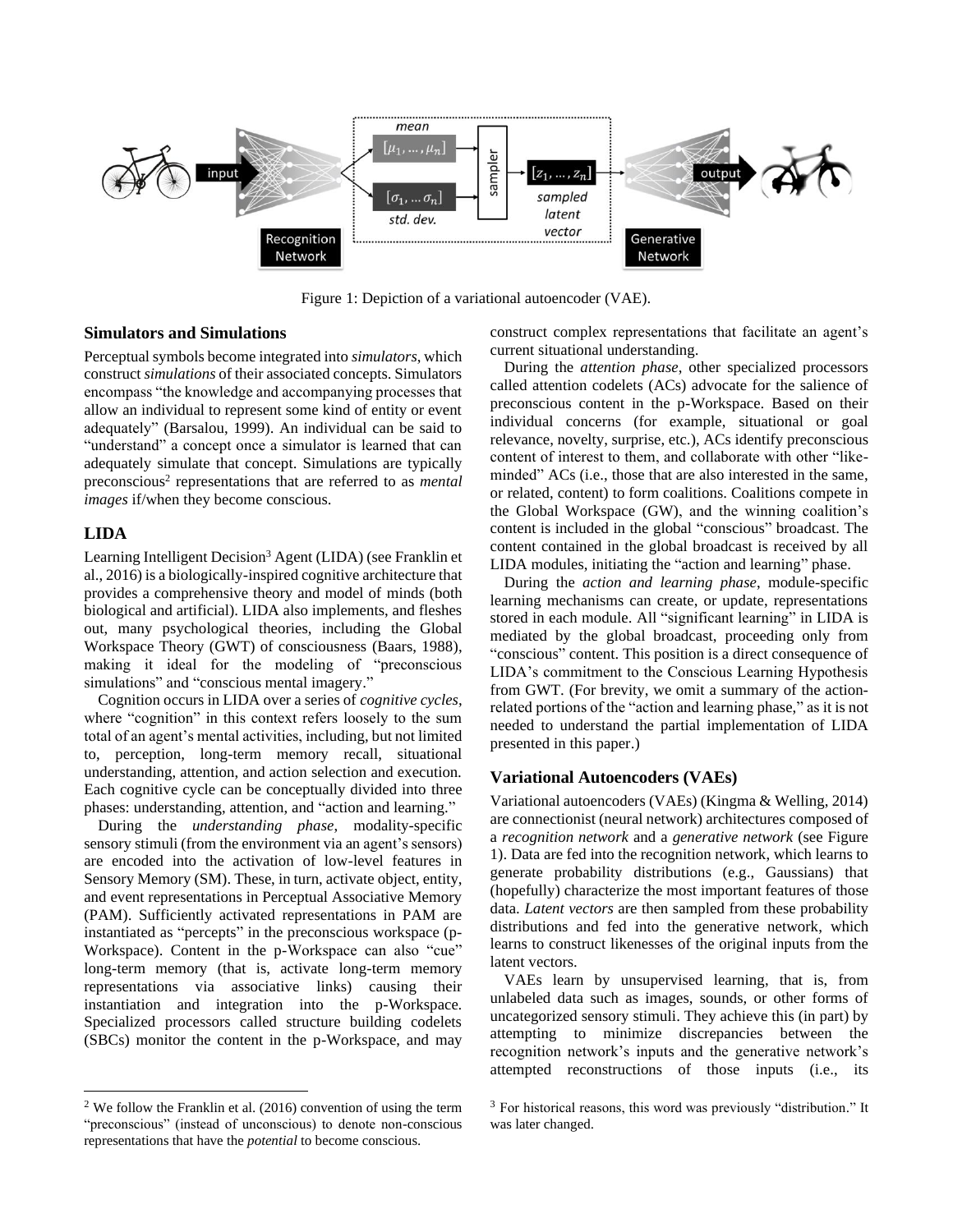*reconstruction error*).  $\beta$ -VAEs (Higgins, et al., 2017) augment the standard VAE loss function with a penalty coefficient  $(\beta)$  that encourages *disentangled latent representations*, but are otherwise identical to "vanilla" VAEs. Unlike the "entangled" representations that are typically learned by standard VAEs, disentangled representations can be decomposed into subcomponents that represent distinct generative features (e.g., brightness, position, and size). These subcomponents can be manipulated to selectively control aspects of the generative process.

## **General Approach and Implementation**

In this section, we describe our "proof-of-concept" computational implementations of perceptual symbols, simulators, and "conscious" multi-modal perceptual learning. Our approach is based on a partial implementation of the LIDA cognitive model (see Figure 2) focused on the understanding phase of LIDA's cognitive cycle. We use  $\beta$ -VAEs to implement Sensory Memory (SM) and "simulator" structure-building codelets (SBCs). We implement Perceptual Associative Memory (PAM) as a content-addressable "activation graph" that exhibits simple perceptual priming and typicality effects (based on the frequency, recency, and overall "strength" of "conscious" experiences). Perceptual symbols are implemented as subgraphs of this activation graph. All learning is limited to "conscious" content in accordance with the Conscious Learning Hypothesis.

In the subsections that follow, we first detail our implementations of relevant LIDA modules and processes, perceptual symbols, and simulators. We then describe how these interact to implement bottom-up perception and "conscious" multi-modal perceptual learning.

## **Component Implementations**

**Sensory Memory (SM)** We implement SM using a set of modality-specific  $\beta$ -VAE recognition networks—one per sensory modality (see Figure 3). Incoming sensory stimuli initiate their feed-forward activation, resulting in the generation of modal probability distributions. These probability distributions are represented as vectors of means  $(\vec{\mu})$  and std. deviations  $(\vec{\sigma})$  that are approximately Gaussian after "enough training." Modal probability distributions are the basis for several key capabilities including the activation of modal representations in PAM and simulation.

**Perceptual Associative Memory (PAM)** We implement PAM using a directed, hierarchical, "activation graph." Each node in our graph has two parameters: a *current activation* (representing its current situational relevance) and a *base-*



Figure 2: Our (partial) implementation of the LIDA cognitive model focused on the understanding phase. Relevant LIDA modules and processes are depicted, as well as mental representations, such as perceptual symbols (abbreviated as "p. symbols").

*level activation* (representing its historical frequency, recency, and "strength" in "conscious" broadcasts). We refer to the sum of the current and base-level activations simply as a node's activation. Activation can propagate between nodes over directed links, resulting in increased current activation in the targeted nodes.

We differentiate between two types of PAM nodes: *primitive* and *non-primitive feature detectors*. Primitive feature detectors receive activation exclusively from SM, whereas non-primitive feature detectors can receive activation from representations in both SM and PAM. Each primitive feature detector, in our implementation, is associated with a modality indicator and a modal probability distribution. Non-primitive feature detectors, on the other hand, have neither of these attributes, as they are (typically) multi-modal, and receive all of their current activation from other PAM nodes over directed activation links.

**Perceptual Symbols** We implement perceptual symbols as the combination of a uniquely-assigned, non-primitive feature detector (representing some, potentially multi-modal, perceptual experience) combined with a set of modalityspecific, primitive feature detectors connected to it over directed links. SM can activate these primitive feature detectors (e.g., during bottom-up perception), and part of this activation can then propagate to linked, non-primitive feature  $detector(s)<sup>4</sup>$ . If, as a result, the activation of a non-primitive feature detector becomes greater than an *instantiation threshold*, the entire perceptual symbol is instantiated into LIDA's p-Workspace as part of a percept. We implement this instantiation operation as the insertion of a *reference<sup>5</sup>* to the perceptual symbol in the p-Workspace.

<sup>4</sup> A primitive feature detector can be (and frequently is) associated with multiple non-primitive feature detectors.

<sup>5</sup> We use *references* (not *copies*), so that perceptual symbols and their instantiations can share the same parameter values.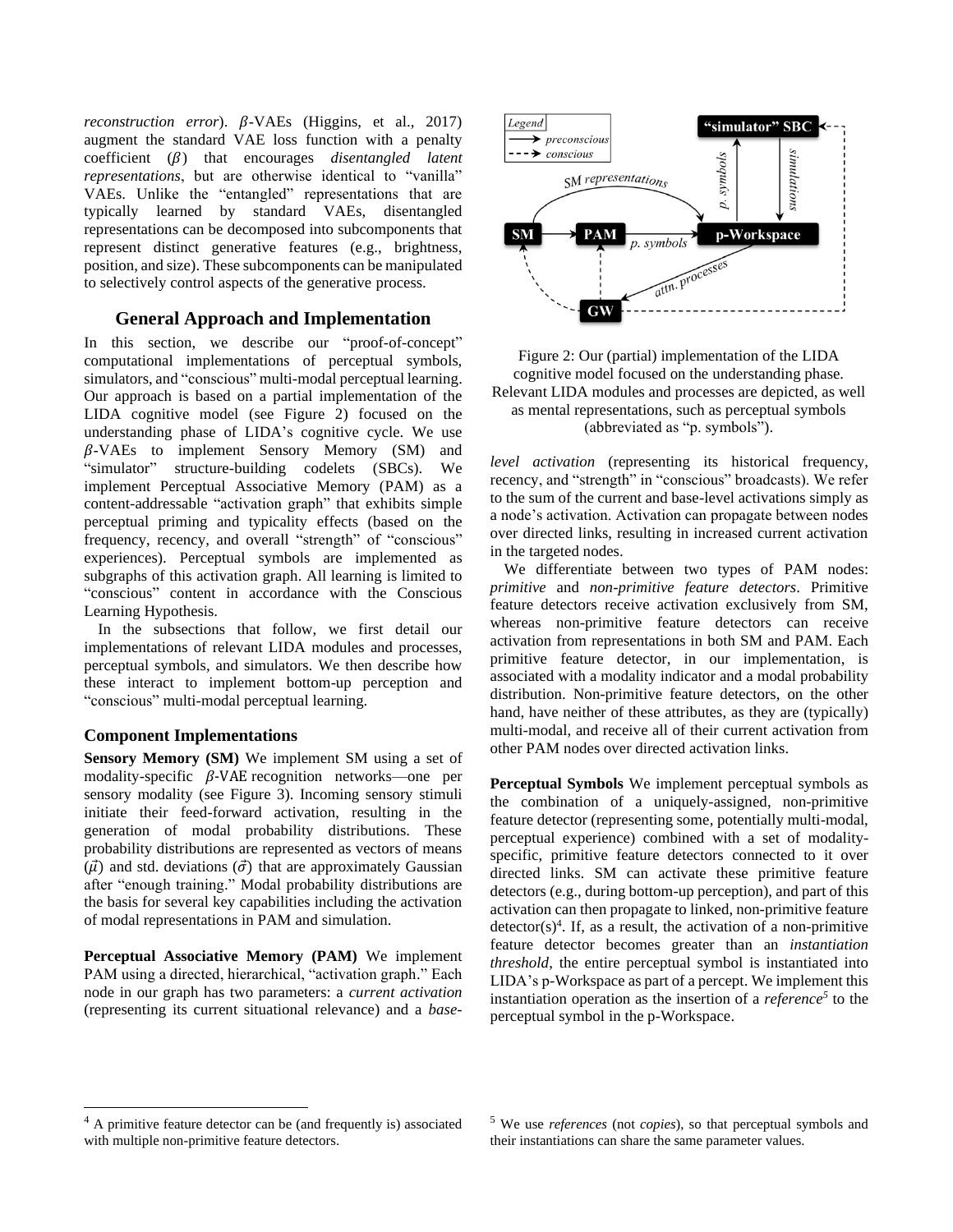

Figure 3: Bottom-up perception. Modality-specific recognition networks (in SM) generate modal probability distributions, which activate primitive feature detectors (in PAM). Activation spreads through PAM's activation graph over directed links, activating perceptual symbols. If they receive enough activation, perceptual symbols are instantiated into the p-Workspace.

**Simulators and Simulation** Barsalou (1999) defined simulators as the combination of knowledge, and generative processes that use that knowledge, to construct simulations. For our proof-of-concept implementation, these are implemented as perceptual symbols and "simulator" SBCs, respectively. Future work will extend our knowledge representations to more complex "conceptual" representations, such as frames (see Barsalou, 1999).

Our simulator SBC is composed of a stochastic "sampler" and a set of modality-specific generative networks. The sampler generates a latent vector from each modal probability distribution associated with a perceptual symbol, which then activates the generative networks creating a set of modal simulations. The SBC associates these simulations with their corresponding perceptual symbol in the p-Workspace.

**Attention** Our attentional processes consist of two ACs and a coalition-forming process. The first AC selects perceptual symbols based on their activation, and the second their *reconstruction error<sup>6</sup>* . A high reconstruction error indicates that an agent lacks the experience to adequately simulate an object, entity, or event, and can be interpreted as an indication of "surprise."

Whenever both ACs advocate for the same perceptual symbol, our coalition-forming process creates a single coalition containing that perceptual symbol and adds it to the GW; otherwise, two (competing) coalitions are added. When a competition is "triggered" in the GW, content from the coalition with the highest activation is included in the global (conscious) broadcast. In the LIDA conceptual model, a coalition's activation can be based on many factors (see Franklin et al., 2016); however, for our simple implementation, we base it solely on the activations of the selected perceptual symbols and the magnitudes of their associated reconstruction errors.

**Activation Decay and Structural Pruning** Decay is applied to the current and base-level activations of PAM nodes following each conscious broadcast, with current activations decaying much more rapidly than base-level activations. Perceptual symbols are pruned from PAM's activation graph if their base-level activations are less than the PAM *removal threshold*. References to perceptual symbols are removed from the p-Workspace when their activation crosses below the instantiation threshold.

### **Perception (Bottom-Up)**

We define bottom-up perception (see Figure 3) as a feedforward process that begins with the arrival of sensory stimuli in SM and ends with a global (conscious) broadcast. Each step of this process is described below.

(1) Bottom-up perception begins when sensory stimuli activate SM's modality-specific  $\beta$ -VAE recognition networks, resulting in the generation of modal probability distributions.

<sup>6</sup> The reconstruction error can only be calculated after the simulator SBC has constructed modal simulations for a perceptual symbol; as a result, our ACs are constrained to select from the subset of

perceptual symbols in the p-Workspace which have associated modal simulations.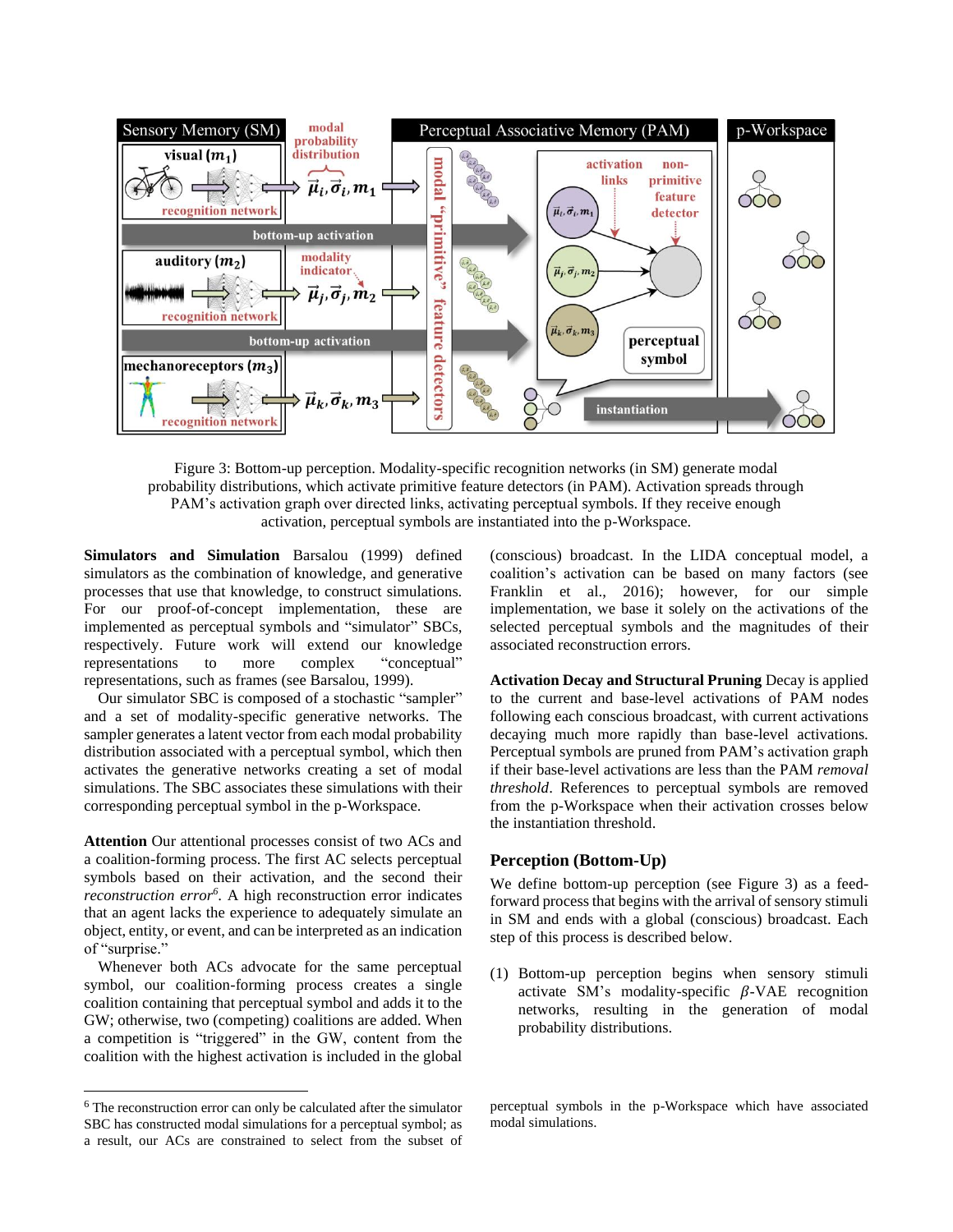- (2) SM updates the current activation of primitive feature detectors (in PAM) based on their cosine similarity with the probability distributions generated in step (1).
- (3) *In parallel to step 2*, SM's probability distributions are encapsulated in new nodes that are sent to the p-Workspace along with the multi-modal sensory inputs that generated them.
- (4) Base-level and current activations combine (in PAM) to determine the activation of each primitive feature detector. Activation propagates over directed links to connected non-primitive feature detectors associated with perceptual symbols. Perceptual symbols with activations over the instantiation threshold are instantiated into the p-Workspace.
- (5) A simulator SBC continually scans the p-Workspace looking for perceptual symbols *without associated simulations*. For each such perceptual symbol, the simulator SBC constructs a set of modal simulations, which it associates with the perceptual symbol.
- (6) ACs scan the p-Workspace looking for perceptual symbols *with associated simulations*, and selects from among these based on their own interests (e.g., activation or reconstruction error). Selected perceptual symbols are sent to the coalition forming process, which constructs coalition(s) and sends them to the GW.
- (7) The GW conducts an activation-based, winner-take-all competition among the coalitions, and globally broadcasts the winning coalition's content.

### **"Conscious" Perceptual Learning**

**Learning Perceptual Symbols** New perceptual symbols are constructed by an SBC in the p-Workspace. This SBC scans the p-Workspace for groups of unattached modal nodes from SM (created during step (3) of the bottom-up perceptual process described earlier). If found, the SBC creates a new node that will function as the perceptual symbol's nonprimitive feature detector, and directed links to it from each unattached modal node in a group. These nodes will later function as primitive feature detectors. The originating multimodal sensory stimuli (i.e., the inputs to the SM recognition networks) are also associated with this new structure. If/when this "proto-perceptual symbol" is attended to by ACs and consciously broadcast to PAM, it will be learned into PAM as a new perceptual symbol.

**Updating Base-Level Activation** When PAM receives a "conscious" broadcast, it increases the base-level activation of each node in its activation graph that was present in the broadcast. The magnitude of this increase is based on the "strength" of the conscious broadcast (i.e., the activation of the winning coalition).

Updating  $\beta$ -VAE **Parameters** Following the "conscious" broadcast of a perceptual symbol, the recognition and generative networks are updated based on the  $\beta$ -VAE loss using stochastic gradient descent. The calculation of the loss function requires the original stimuli, their corresponding simulations, and the modal probability distributions associated with that perceptual symbol.

# **Evaluation**

The viability of our approach depends on whether our SM representations (i.e., modal probability distributions) have several properties. First, the (cosine) similarity between two SM representations must serve as a reliable proxy for the degree of resemblance between their corresponding sensory stimuli. We refer to this as the *property of analogical representations*. Second, our SM representations must capture enough information about their originating sensory stimuli to enable the construction of simulations that "sufficiently" resemble those stimuli. We refer to this as the *sufficiency of generative representations*.

In the remainder of this section, we describe a series of experiments that demonstrate the feasibility of learning SM representations (and, by extension, perceptual symbols) that satisfy these properties. For brevity, we focus on a single sensory modality; however, the same approach can be easily extended to multiple modalities by confirming these properties independently*<sup>7</sup>* for each modality.

#### **Experimental Setup**

We trained a  $\beta$ -VAE with a convolutional architecture (see Krizhevsky, Sutskever, & Hinton, 2012) on Fashion MNIST (Xiao, Rasul, & Vollgraf, 2017)—a well-known data set containing 70,000 grayscale images  $(28 \times 28)$  pixels each) from ten different categories of "fashion products." Training consisted of five training epochs<sup>8</sup> over the data set's 60,000 "training" images. Our  $\beta$ -VAE had 538,529 parameters (i.e., weights and biases), our latent vectors  $(\vec{z})$  had 128 dimensions, and we used a  $\beta$  value of 1.2. We calculated the cosine similarity  $(\delta)$  for two probability distributions over their means  $(\vec{\mu})$ , and the current activation  $(\alpha_c)$  using the sigmoidal function

$$
\alpha_c(\delta) = \frac{1}{1 + e^{(-15\delta + 10)}}.
$$

All demonstrations that follow are based on the data set's 10,000 "test" images, which were unseen during training.

#### **Analogical Representations**

We randomly selected 250 images (25 per object class) and generated their modal probability distributions by feed-

<sup>7</sup> This follows from the fact that our SM representations are only (directly) used to (1) activate modality-specific primitive feature detectors in PAM and (2) construct unimodal simulations. And, that multi-modal representations (e.g., perceptual symbols) are only constructed via their association.

<sup>8</sup> 5 epochs of training took approximately 20 seconds on a single mid-range GPU. Additional epochs yielded only modest improvements, and were deemed unnecessary for the present demonstrations.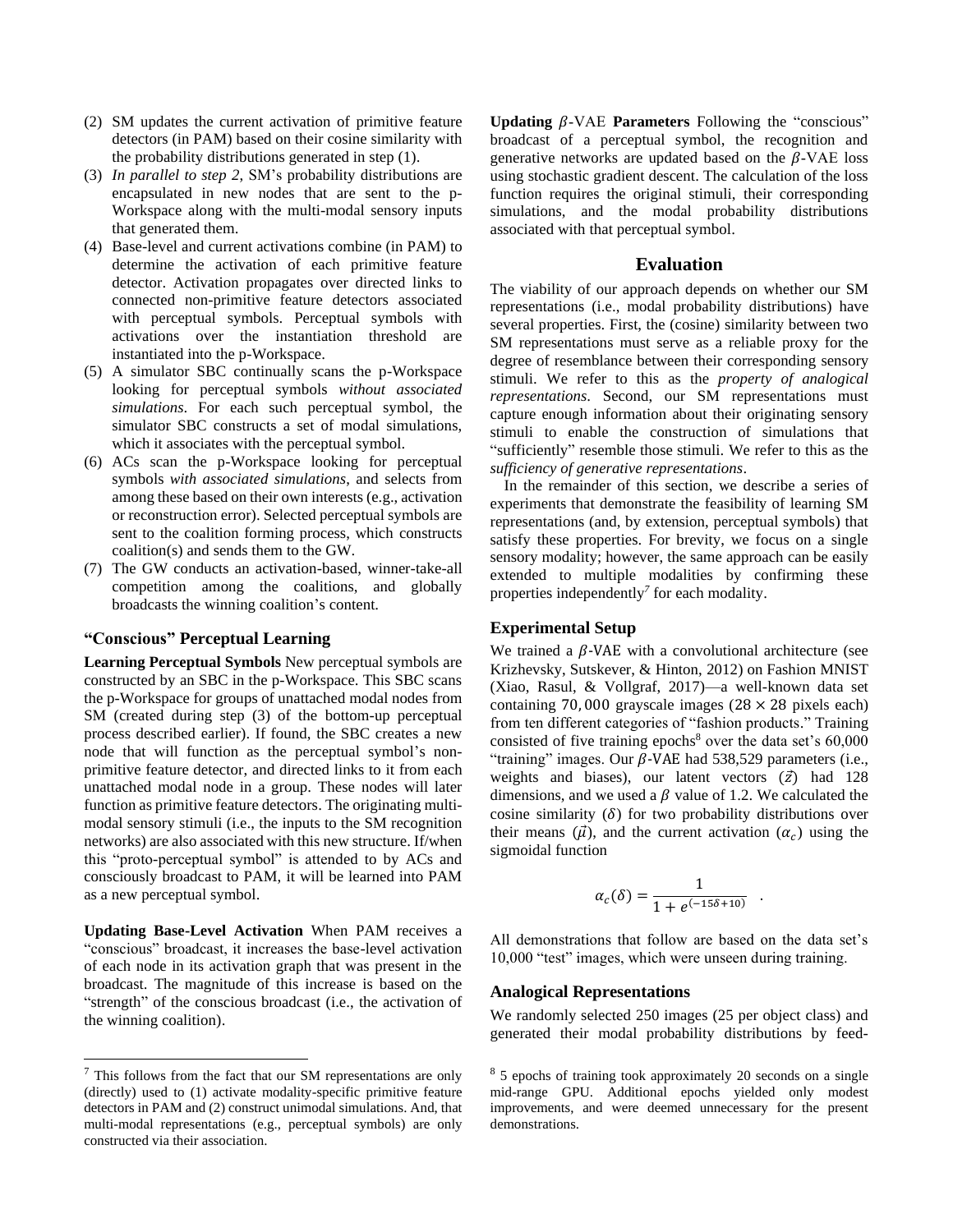

Figure 4: Current activations  $(\alpha_c)$  for 250 randomly selected images (25 per object class). A heatmap (left) depicts the  $\alpha_c$  for each pair of images. Example stimuli and their most activated exemplars are also shown.

forward activation of the  $\beta$ -VAE's recognition network.  $a_c$ was calculated for each pair of probability distributions, resulting in a  $250 \times 250$  matrix, which we plotted as a heatmap (see Figure 4, Left) with rows/columns sorted by object class. We found that  $\alpha_c$  was much higher (on average) for stimuli/exemplar pairs of the same class. The exemplars receiving the highest  $\alpha_c$  were from the same class as the stimuli in over 70% of cases (see Figure 4, Right for examples). Inter-class activation generally occurred as the result of confusion between highly similar object classes (e.g., object classes 0, 2, 4, and 6, which represented "tshirts," "pullovers," "coats," and "shirts," respectively). These observations are consistent with the hypothesis that our implementation satisfies the property of analogical representations.

### **Sufficiency of Generative Representations**

We will claim that our implementation has learned generative representations that *suffice* if they allow the creation of modal simulations that are *recognizable by the implementation*. In other words, if we generate a simulation for a shirt, shoe, or bag, we want the system's perceptual processes to reactivate perceptual symbols for shirt-like, shoe-like, and bag-like objects, respectively. This criterion is very different from the usual focus in the machine learning community that typically rates generative quality in terms of human judgments. From our perspective, the simulations may look like random noise to a human, so long as they activate perceptual representations if and only if they "sufficiently resemble" those simulations.

To demonstrate that our implementation possesses this property, we generated modal simulations for the same randomly selected images, and used these to activate the -VAEs recognition network *as if they were incoming sensory stimuli*, generating modal probability distributions, and calculated the pairwise  $a_c$  as before. The resulting  $\alpha_c$ heatmap (not shown) looked very similar to the heatmap shown in Figure 4 (Left) with only slightly more inter-class noise. This strongly suggests that our recognition networks recognize the "gist" of the objects depicted in modal simulations.

# **Related Work**

While there have been numerous attempts at implementing portions of a PSS, few have attempted to systematically build a PSS from the ground up based on first principles. Many implementations attempt to address topics of high theoretical interest, such as abstract concepts and language, without a firm implementation of PSS's basic components. While these are worthwhile pursuits, we believe they are premature. We briefly survey a few noteworthy attempts at more general PSS, and simulation-based, implementations, and contrast them with our approach.

Joyce, Richards, Cangelosi, and Coventry (2003) implemented a connectionist, computational model based on a recurrent neural network architecture that they call the Connectionist Perceptual Symbol System Network (CPSSN), and they applied it to labelled video sequences. The authors claimed that CPSSN is a mechanism for implementing perceptual symbols, and that it contains "categorical information summarising the event/episode." A major drawback of this, and most other *purely* connectionist approaches, is that the representations tend to be buried within the network's hidden units, limiting their ability to support compositionality and other cognitive processes.

Perlovsky and Illin (2012) argued that computational accounts of PSS require new mathematical frameworks that are "different from traditional artificial intelligence, pattern recognition, or connectionist methods," and they propose the use of Dynamic Logic (DL) for that purpose. They experimentally show that DL can implement object/situation representations and recognition, and may be capable of supporting multiple modalities; however, the connections between DL's operations and PSS are somewhat speculative, and would benefit from additional (property-based) analysis. It's also not clear whether DL will be able to model all of PSS's components, as the authors' hope.

Shanahan (2006) proposed a cognitive architecture that implements internal simulations, analogical representations